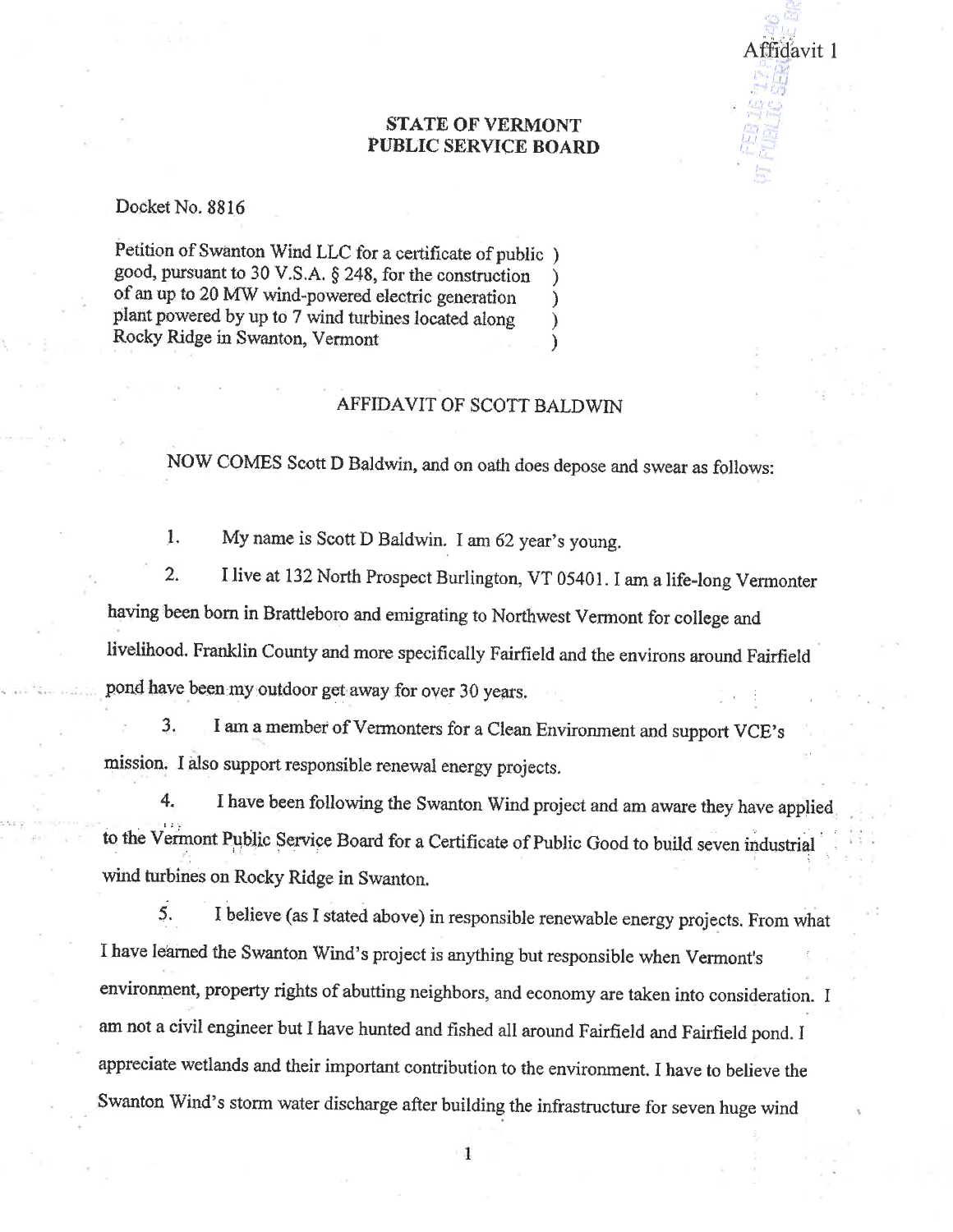turbines is going to have a very detrimental impact on not only Fairfield Pond and the many wetlands in the area but also on Lake Champlain. In this time when the State and Federal Governments are talking about spending many millions to mitigate the assault on Lake Champlain from runoff I have a very difficult time understanding how the VPSB could issue a Certificate of Public Good for a project that will only negatively impact any efforts in that direction. Vermont and the Champlain Valley have two things that should never be assaulted for perceived economic gain, its natural beauty and its natural resources. A drive from Milton to St. Albans on I 89, observing the 4 wind towers on Georgia Mountain should be enough to convince anyone that we need less not more of these manmade scars on our ridges. Swanton Wind's proposal, placing 7 wind towers in Swanton, while providing a "little renewable energy", will only damage Vermont's natural beauty and serve to negatively impact our fragile economy which is dependent on that beauty.

6. I am a lifelong Vermonter. My father raised me hunting deer and birds, fishing, cross country skiing, hiking and always respecting our beautiful state. I remember the discussions around our dinner table about Act 250 and the billboard ban. Vermont's beauty and economic viability is what it is 46 years later because of the foresight of our political leadership back in the late 1960's. The negative consequences of destroying that beauty, scaring our landscape and thus our appeal to those visitors that are not as lucky as us to live in our state, will far outweigh the benefits of the power derived from a few wind turbines.

 $7.$ I consider myself very lucky to have white tail and grouse hunted and fished in the Rocky Ridge and Fairfield pond area for many years. I can't imagine what it might be like hunting or nature walking in the woods with 7 towers polluting the area with the sound of turbine blades turning or the bombing of the surrounding area with chunks of ice off those blades. I have been all over the USA and Europe and have seen many wind farms properly sited. In my humble, opinion, Swanton and Rocky Ridge with the close proximity to people, ponds, and business enterprises is not a responsible place for this project.

 $\overline{2}$